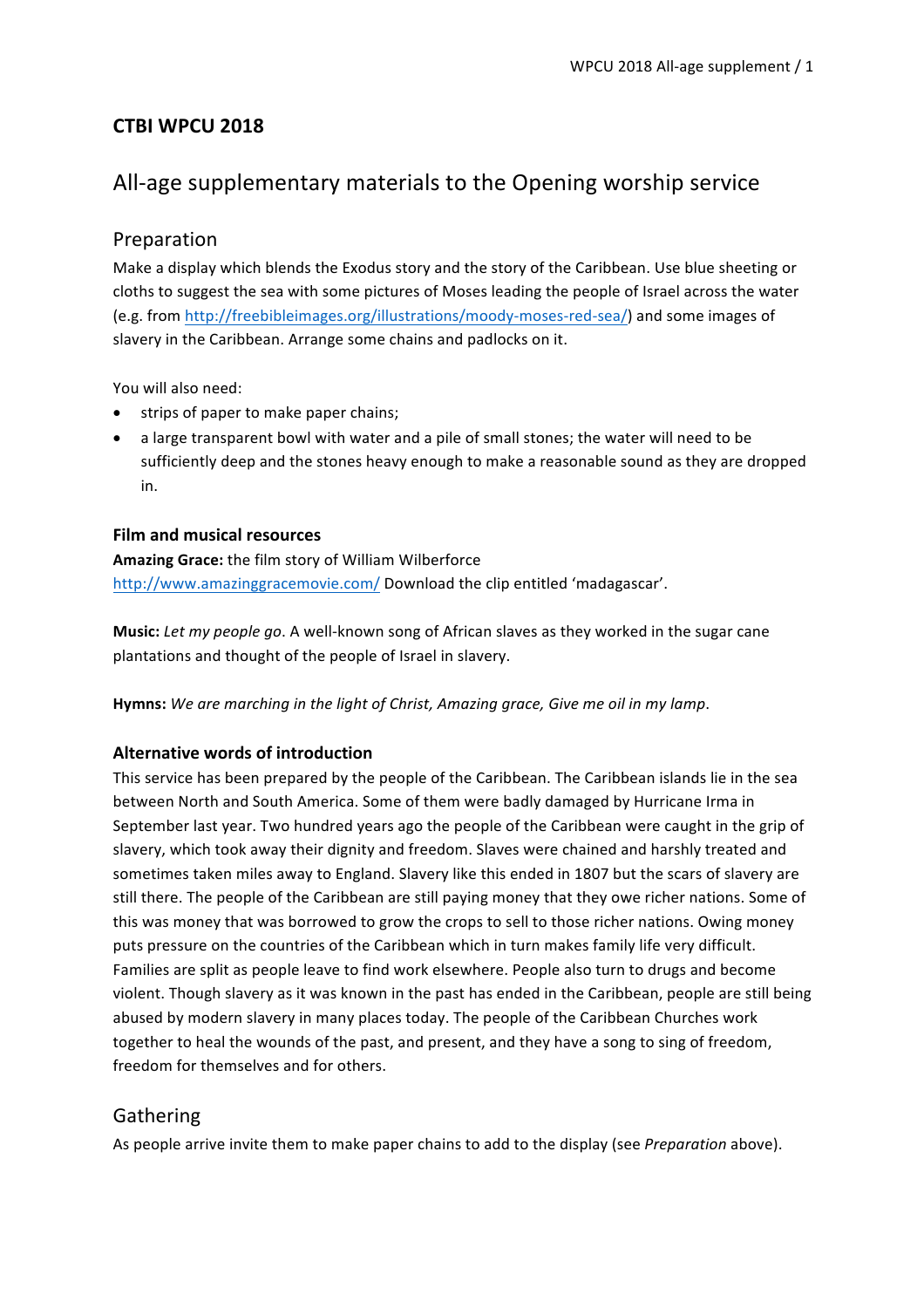# Proclamation of the word of god

The Old Testament reading can be read by the whole congregation. The script below could be projected or printed out in a service sheet. You will need one person as the Narrator. For parts A and B various options are possible: divide the congregation into two equal groups and ask one group to read A and one group to read B; or designate two smaller groups from the congregation to be A and B; or one person could read A and the rest of the congregation respond as B. Everyone reads out the parts for ALL.

During the reading a few people could drop stones into the water at the beginning of each section (see *Preparation* above). The sound might suggest the sinking of the horses and riders of Egypt.

| <b>Exodus 15: 1-17</b> |                                                                                                                                                                                                                                                                                                                                                             |
|------------------------|-------------------------------------------------------------------------------------------------------------------------------------------------------------------------------------------------------------------------------------------------------------------------------------------------------------------------------------------------------------|
| Narrator:              | Then Moses and the Israelites sang this song to the Lord:                                                                                                                                                                                                                                                                                                   |
| $A$ :                  | I will sing to the Lord, for he has triumphed gloriously; horse and rider he has thrown<br>into the sea.                                                                                                                                                                                                                                                    |
| <b>B:</b>              | The Lord is my strength and my might, and he has become my salvation; this is my God,<br>and I will praise him, my father's God, and I will exalt him.                                                                                                                                                                                                      |
| ALL:                   | The Lord is a warrior; the Lord is his name.                                                                                                                                                                                                                                                                                                                |
| Narrator:              | 'Pharaoh's chariots and his army he cast into the sea; his picked officers were sunk in<br>the Red Sea. The floods covered them; they went down into the depths like a stone.<br>Your right hand, O Lord, glorious in power - your right hand, O Lord, shattered the<br>enemy In the greatness of vour majesty you overthrow your adversaries; you sent out |

enemy. In the greatness of your majesty you overthrew your adversaries; you sent out your fury, it consumed them like stubble. At the blast of your nostrils the waters piled up, the floods stood up in a heap; the deeps congealed in the heart of the sea. The enemy said, "I will pursue, I will overtake, I will divide the spoil, my desire shall have its fill of them. I will draw my sword; my hand shall destroy them." You blew with your wind, the sea covered them; they sank like lead in the mighty waters.'

- ALL: The Lord is a warrior; the Lord is his name.
- **A:** 'Who is like you, O Lord, among the gods?
- **B:** Who is like you, majestic in holiness, awesome in splendour, doing wonders? You stretched out your right hand, the earth swallowed them. 'In your steadfast love you led the people whom you redeemed; you guided them by your strength to your holy abode.'

## ALL: The Lord is a warrior; the Lord is his name.

Narrator: Listen and you will be set free.

ALL: Thanks be to God.

The epistle reading lends itself to a mime.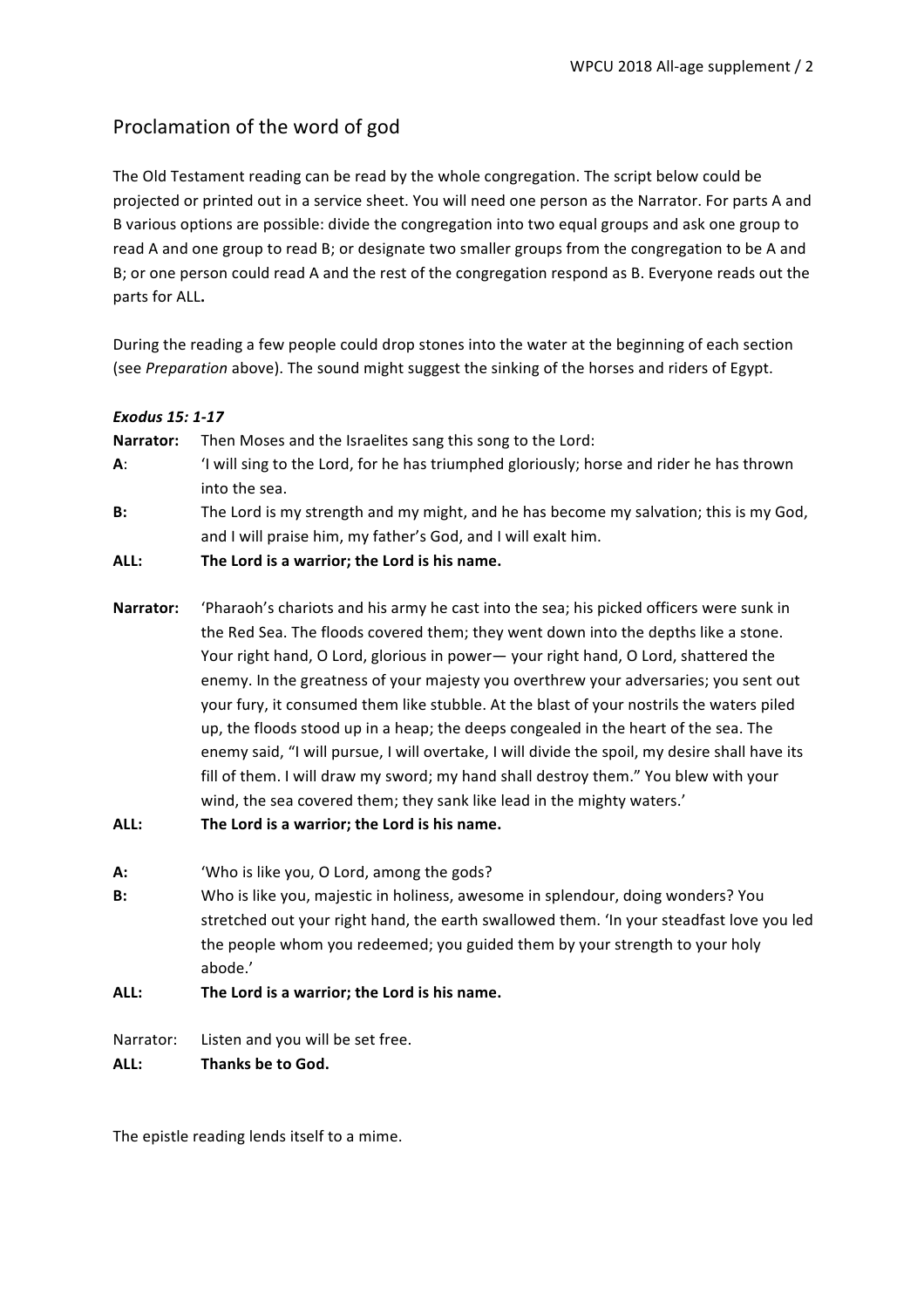### *Romans 8:12-27*

The song, Let my people go, could be played or sung before the reading as one person leads a chain of people around the church until they are standing at the front. The chain of people represents the slavery chains of the Caribbean; the actions represent the freedom in Christ of which St Paul writes. These people can then complement the reading miming the specified actions. This will probably need some rehearsal. The congregation can be invited to copy the movements if they wish.

So then, brothers and sisters, we are debtors, not to the flesh, to live according to the flesh— for if you live according to the flesh, you will die; (put head on hands) but if by the Spirit you put to death the deeds of the body, you will live. (*open eyes, join hands and walk forwards one step*) For all who are led by the Spirit of God are children of God. For you did not receive a spirit of slavery to fall back into fear, but you have received a spirit of adoption. When we cry, 'Abba! Father!' (*lift hands towards ceiling*) it is that very Spirit bearing witness with our spirit that we are children of God, (rock *arms* as if holding baby) and if children, then heirs, heirs of God and joint heirs with Christ—if, in fact, we suffer with him so that we may also be glorified with him.

I consider that the sufferings of this present time are not worth comparing with the glory about to be revealed to us. For the creation waits with eager longing (*cup hands over eyes as if looking out*, *cup* hands behind ears as if listening out) for the revealing of the children of God; for the creation was subjected to futility, not of its own will but by the will of the one who subjected it, in hope that the creation itself will be set free (open arms wide and lift heads up) from its bondage to decay and will obtain the freedom of the glory of the children of God. We know that the whole creation has been groaning in labour pains until now; and not only the creation, but we ourselves, who have the first fruits of the Spirit, groan inwardly while we wait for adoption, the redemption of our bodies. For in hope we were saved. Now hope that is seen is not hope. For who hopes for what is seen? But if we hope for what we do not see, we wait for it with patience (fold hands together).

Likewise the Spirit helps us in our weakness; for we do not know how to pray as we ought, (*put hands together as in prayer)* but that very Spirit intercedes with sighs too deep for words. And God, who searches the heart, (cross hands over heart) knows what is the mind of the Spirit, because the Spirit intercedes for the saints according to the will of God.

Listen, that all may be free. **Thanks be to God.** 

#### **Gospel reading** *Mark 5:21-43*

If PowerPoint is possible, MAFA pictures could be projected to show Jesus walking and talking and then healing Jairus' daughter. The MAFA paintings of the Life of Christ were painted in the 1970s showing Jesus as an African living in an African context. It was a project by the French catholic Missionary, François Vidil, with Mafa Christian communities in north eastern Cameroon. The pictures were staged in African villages, photographed and then painted by artist Bénédicte de la Ronciére. Using these pictures can show the ethnic diversity of Christians and remind us of the freedom promised to all God's people. You can find some on the Vanderbilt Library website: http://www.library.vanderbilt.edu/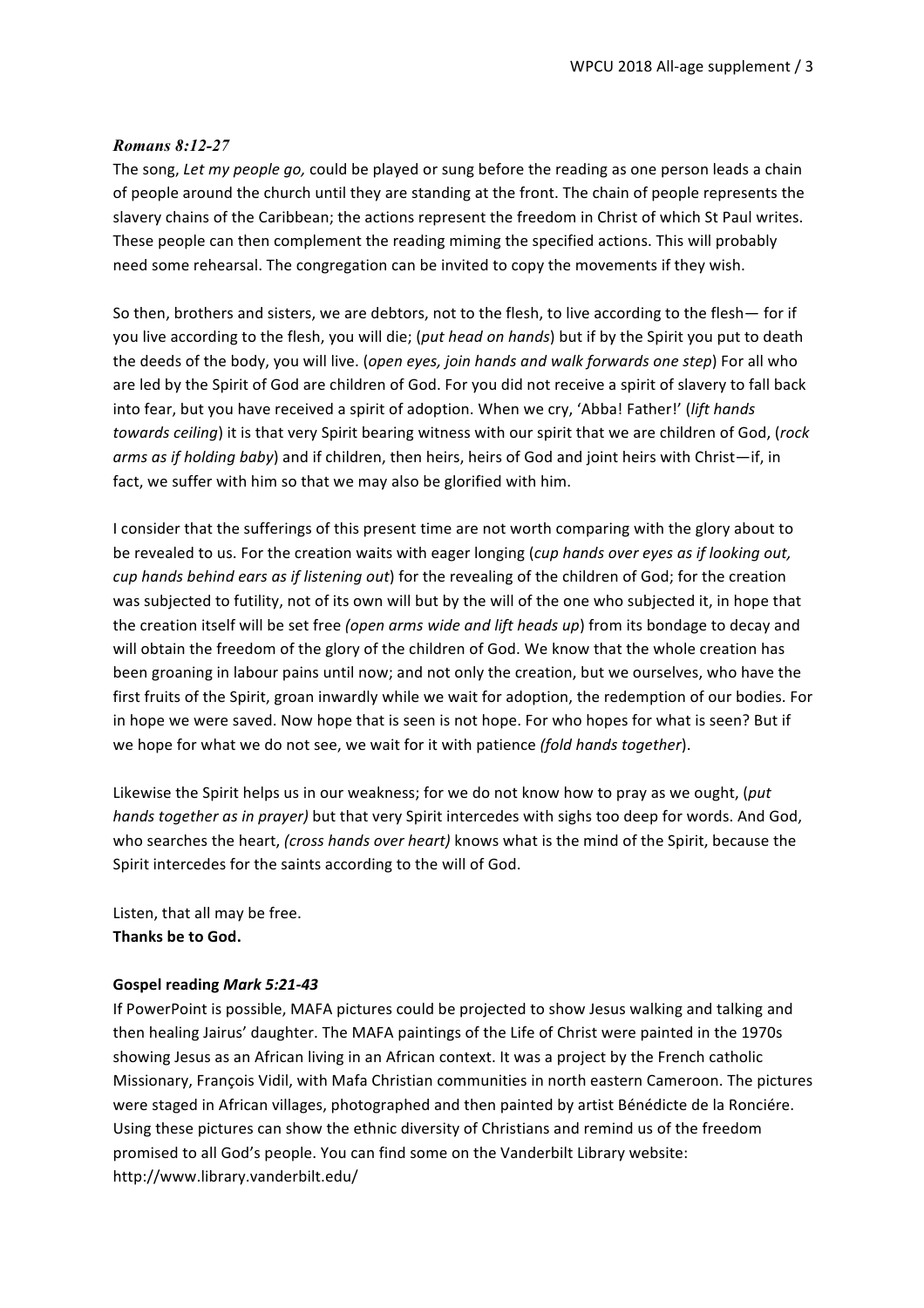# Homily / sermon / reflection **Alternative informal talk for all ages**

### **Unlocking the gift**

#### **Preparation**

Fill four boxes with the following:

Box  $1 - a$  pair of old fashioned balance scales

- Box 2 bandages, plasters, medicine bottles and spoon, or a first aid kit
- Box 3 an anchor or picture of an anchor cut out and stuck on card, or laminated

Box  $4 - a$  chain of hands cut from paper folded into a concertina.

Secure each box with either a real padlock and key, e.g. a bicycle chain and padlock, or pretend ones. Attach a card to each of the four keys. The cards have a word written on clearly: box 1 Justice, box 2 Healing, box 3 Hope, box 4 Community. If you use pretend locks and keys, make up a system, e.g. matching colours, so that the 'right' key can be found for each padlock.

Today we remember those people of the Caribbean whose ancestors were owned by other people as slaves. They were locked up in chains, unable to move either fast or very far. They longed to be free. In our Old Testament story, in the time of Moses, over three thousand years ago, the people of Israel were slaves to the Egyptian Pharaoh. They were also kept in chains and were unable to go home.

This morning I have four boxes, and they are all locked. The chains and the locks on these boxes remind us of all people who long for freedom and to know the good gifts which God brings. Inside these boxes are things to remind us of those good gifts which bring freedom. Ask, 'What do you think might be in them? What can bring freedom to people?'

Invite someone to come and find the right key to a box. Use the following scripts depending on the order the boxes are opened. After each section someone is invited to come and open the next box.

### **The scales of justice**

Our readings have shown us people in slavery. The Israelites were slaves in Egypt until God called Moses to bring them out of Egypt. The people of the Caribbean were made slaves to those who wanted cheap goods, and showed no care for the people they made slaves. They bought and sold them taking away their self-respect and dignity. People are still trapped in places where they are treated badly, prevented from going home, treated like slaves. The people of the Caribbean today are showing justice and mercy to their neighbours in Haiti. The prophet Micah reminds us all that we should, 'act justly, love mercy and walk humbly with our God'. Justice brings freedom.

### **The bandages or first aid kit**

In the Bible we hear that Jesus healed a young girl and an older woman. Both were slaves in a different way. They were trapped and lonely. The parents of the little girl were trapped, afraid of the future without their daughter. The woman was afraid because of her bleeding no one would come